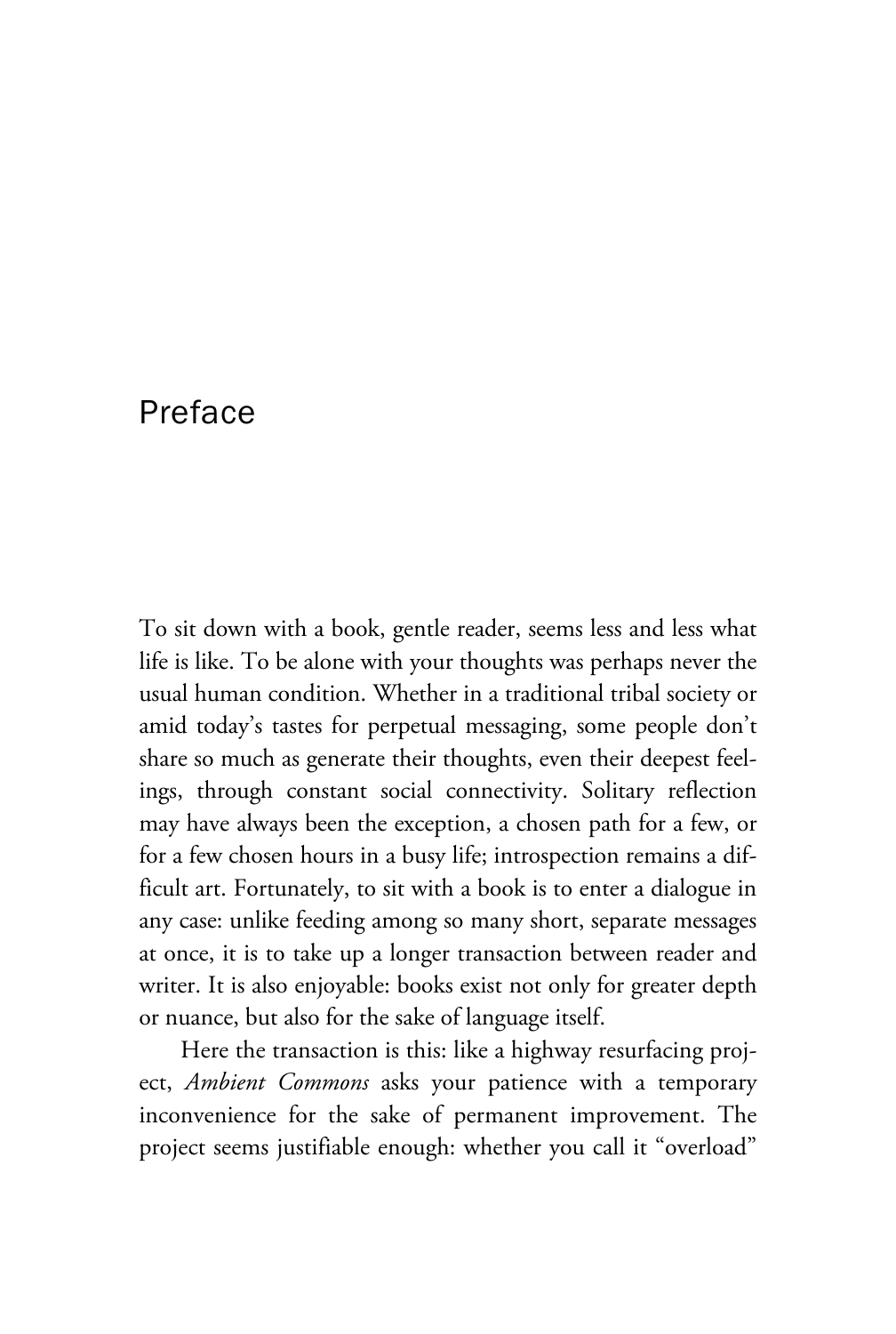or "superabundance," the flood of mediated information defines this era. This book adds a tiny (albeit dense) drop to that flood. For, as the philosophers explain, often the solution to too much information is still more information, not only for tagging and filtering, but also for making sense.

So with hope for improvements in how you cope with superabundance, *Ambient Commons* invites you to rethink attention itself, especially with respect to your surroundings. You may sometime want to look past preoccupation with devices such as smartphones, and to notice more situated, often inescapable forms of information, but this isn't just about stopping to smell the roses. At the very least, this book may help you justify greater attention to your surroundings as something better than nostalgia. There is a practical new sensibility here. It belongs to a cognitive revolution. So the next time you mumble, "Be here now!" at someone texting while walking in your way, this book could help you mean more by that.

You might also understand that anyone, in any era, may have felt overload. That seems safe to assume. The world has always been overwhelming, all the more so whenever such basic needs as food or safety haven't been met. If you believe the old truism that you can keep only seven things in mind at once, then perhaps people began sensing overload as soon as there were eight.

Yet today surely something has changed. Much more in the sensory field comes from and refers to someplace else. Much more has been engineered deliberately for the workings of attention. The seductions of personalized media seem quite the opposite of a numbing, monotonous din. They don't lead to overload so much as to overconsumption. They aren't confined to specific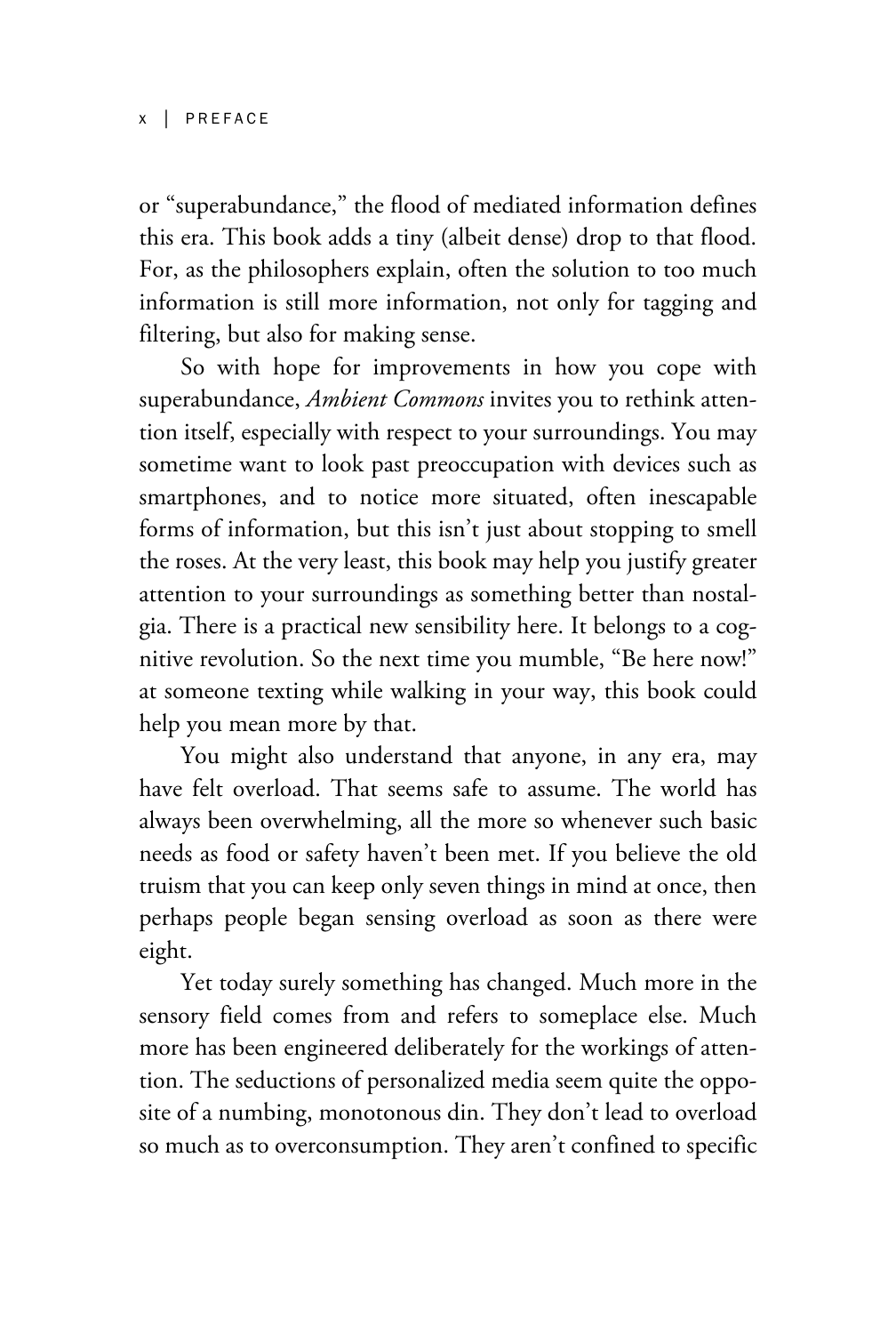sites like the workplace or the literary salon (where ladies and gentlemen of centuries past complained of overload—from the pressure to memorize too much poetry). Perhaps the biggest change is their ubiquity: as you may have noticed, the world is filling with ever more kinds of media, in ever more contexts and formats. Screens large and small appear just about everywhere; physical locations are increasingly tagged and digitally augmented; sensors, processors, and memory are not just carried about in pockets and bags, but also built into objects in everyday life. All these augmentations increasingly connect. This isn't the clanking industrial city that led sociologists to emphasize distraction, nor the media monoculture that led them to situationist critiques of spectacle, nor the all-seeing Orwellian state that many assume to be the inevitable outcome of unchecked mediation. Today's embodiments of information have become something far, far more chaotic, often quite culturally fertile, with ever subtler cognitive appeal. The twenty-first-century arts are the arts of interface. But interface is no longer just about sitting at a machine. To describe how this new technology, these new surroundings, and this new outlook for attention have begun to interrelate, this book adopts a single name, "the ambient."

When it comes to making sense of what just happened, a book still works best, at least across any time longer than a moment ago. (There is Twitter for that.) Although slow to produce, a book may still be the best way to trace an enduring path through the ideas of a recent decade or even a recent century. Here in the twilight of print, it helps to remember that. Although a book can't interconnect ideas nearly so readily as the web, it can penetrate some of them better. As a longer form in a consistent voice, a book may improve individual access to a field of